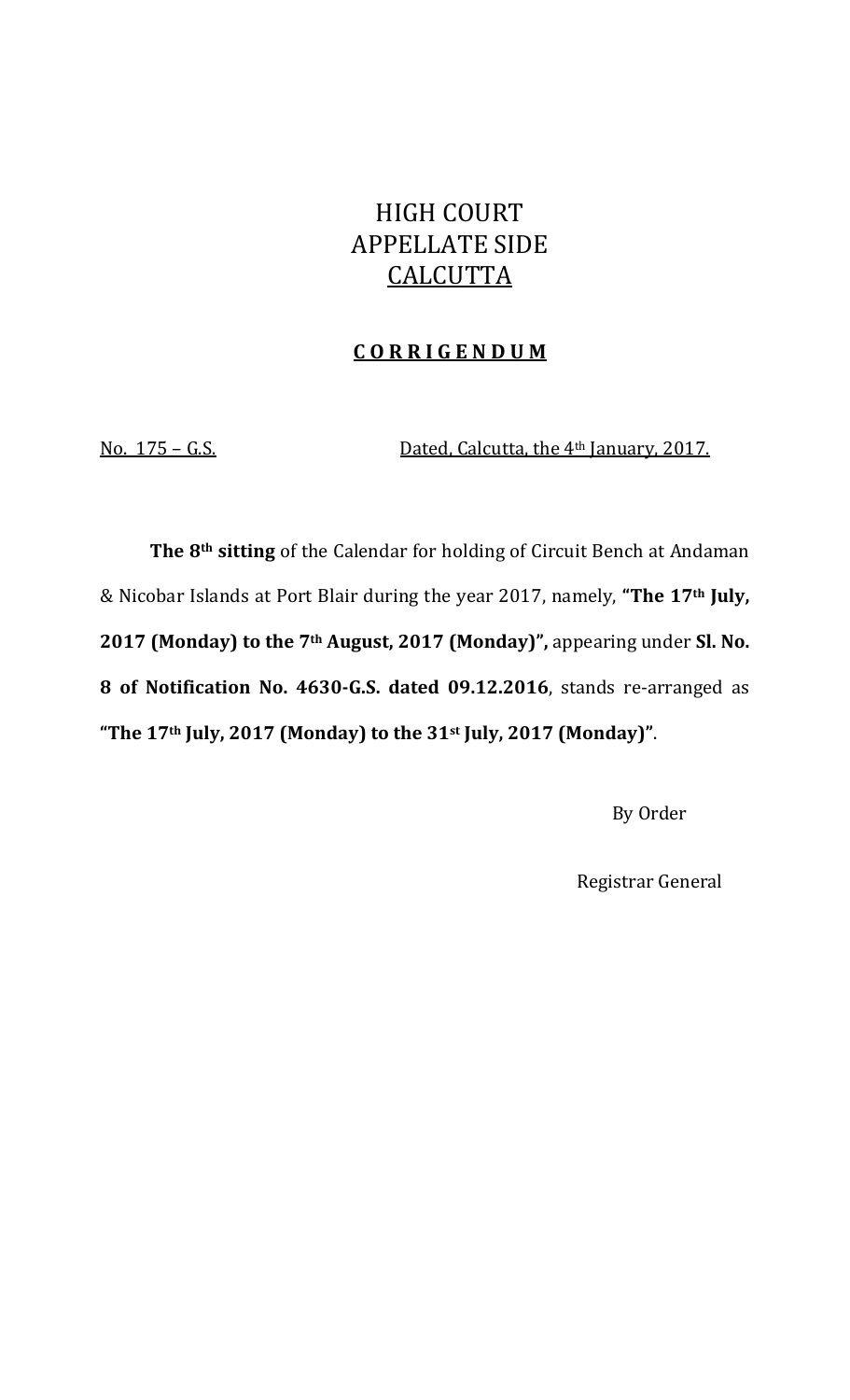## HIGH COURT APPELLATE SIDE **CALCUTTA**

#### **C O R R I G E N D U M**

No.  $632 - G.S.$  Dated, Calcutta, the 11<sup>th</sup> January, 2017.

The phrase '**Subordinate Civil Courts'**, appearing in Note 6 of **Notification No. 4585G.S. dated 07.12.2016**, regarding declaration of holidays to be observed by the Subordinate Criminal Courts in West Bengal, stands substituted as '**Subordinate Criminal Courts**'.

By Order

Registrar General